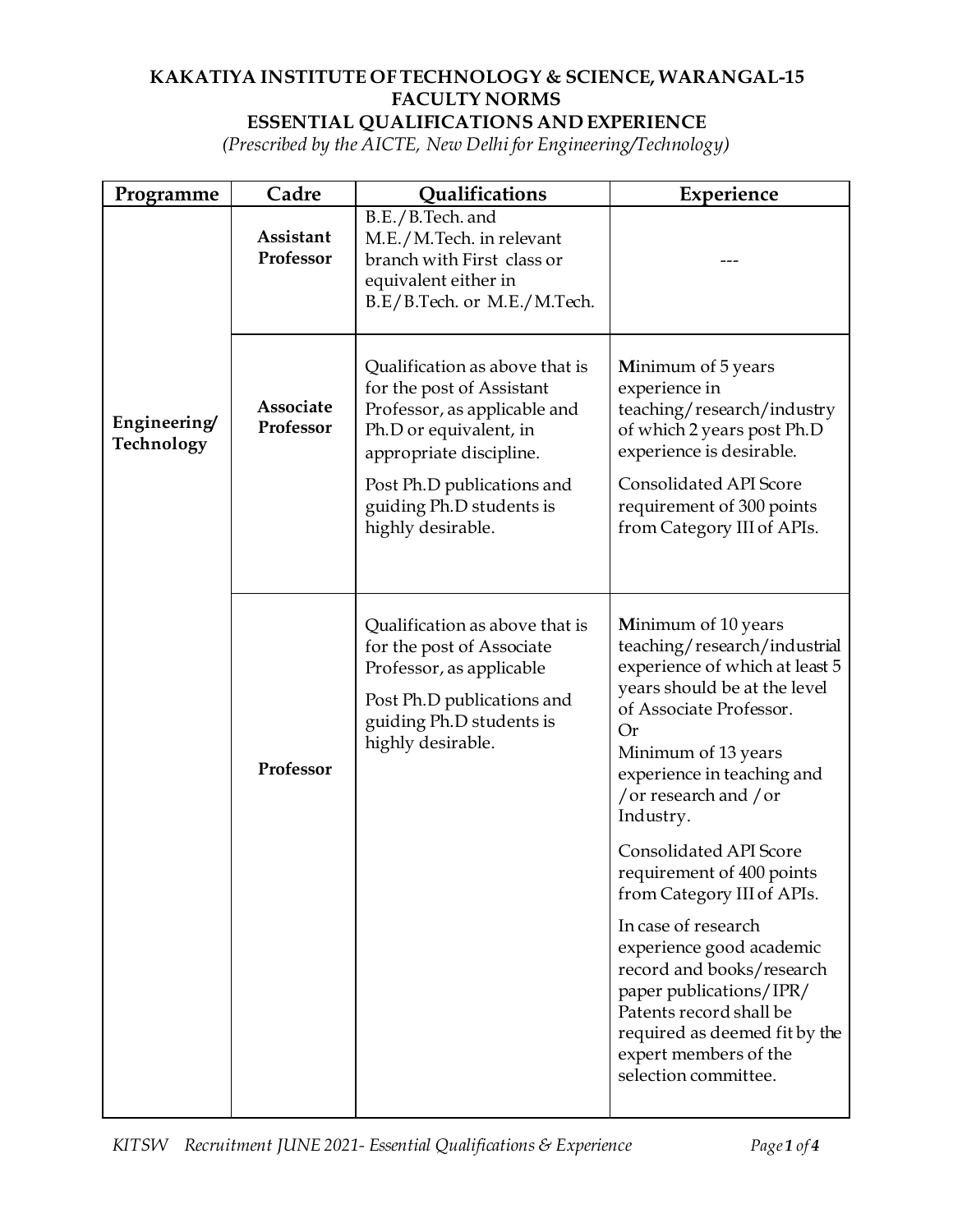|           |                                                                                                                                                                 | If the experience in Industry<br>is considered, the same shall<br>be at managerial level<br>equivalent to associate<br>professor with active<br>participation record, in<br>devising / designing,<br>planning, executing,<br>analyzing, quality control,<br>innovating, training,<br>technical books/research<br>paper publications/IPR/<br>Patents, etc. as deemed fit by<br>the expert members of the<br>selection committee.                                                                                                                               |
|-----------|-----------------------------------------------------------------------------------------------------------------------------------------------------------------|---------------------------------------------------------------------------------------------------------------------------------------------------------------------------------------------------------------------------------------------------------------------------------------------------------------------------------------------------------------------------------------------------------------------------------------------------------------------------------------------------------------------------------------------------------------|
| Principal | Qualifications as above that<br>are for the post of Professor, as<br>applicable.<br>Post Ph.D Publications and<br>guiding Ph.D students is<br>highly desirable. | Minimum of 10 years<br>teaching/research/industrial<br>experience out of which at<br>least 3 years should be at the<br>level of Professor.<br><b>Or</b><br>Minimum of 13 years<br>experience in teaching and<br>/ or research and / or<br>Industry.<br><b>Consolidated API Score</b><br>requirement of 400 points<br>from Category III of APIs.<br>In case of research, good<br>academic record and<br>books/research paper<br>publications/IPR/ Patents<br>record shall be required as<br>deemed fit by the expert<br>members of the selection<br>committee. |
|           |                                                                                                                                                                 | If the experience in Industry<br>is considered, the same shall<br>be at managerial level<br>equivalent to Professor level<br>with active participation<br>record, in devising /<br>designing, planning,<br>executing, analyzing, quality<br>control, innovating, training,<br>technical books/research                                                                                                                                                                                                                                                        |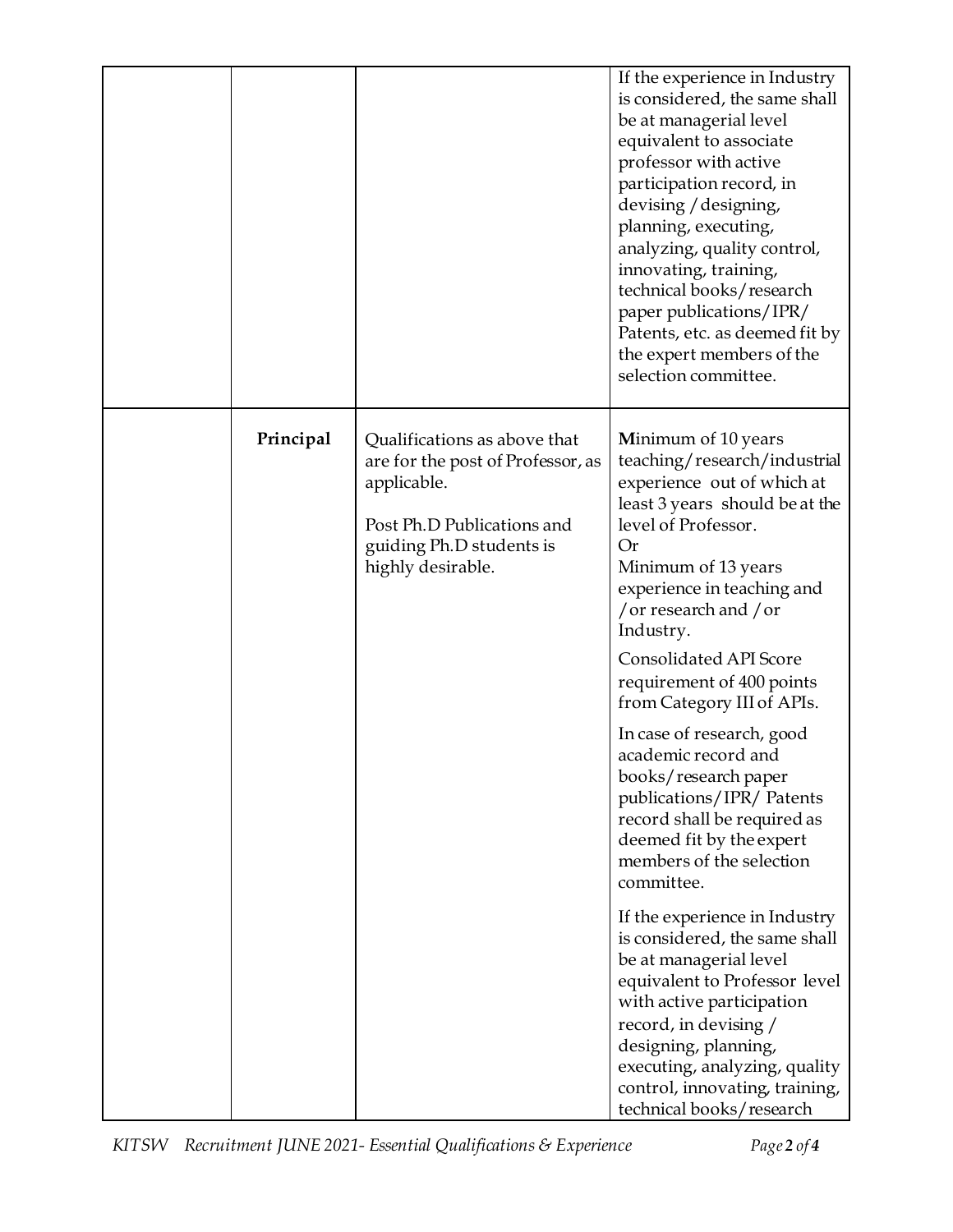|                                                                                                  |                        |                                                                                                                                                                                                                                                                                                                                                                                                                                                                                                                                                                                                                                                                                                                                                                                                                                                                                                                                                                                                                  | paper publications/IPR/<br>Patents, etc. as deemed fit by<br>the expert members of the<br>selection committee.<br>Flair for management and<br>leadership is essential. |
|--------------------------------------------------------------------------------------------------|------------------------|------------------------------------------------------------------------------------------------------------------------------------------------------------------------------------------------------------------------------------------------------------------------------------------------------------------------------------------------------------------------------------------------------------------------------------------------------------------------------------------------------------------------------------------------------------------------------------------------------------------------------------------------------------------------------------------------------------------------------------------------------------------------------------------------------------------------------------------------------------------------------------------------------------------------------------------------------------------------------------------------------------------|------------------------------------------------------------------------------------------------------------------------------------------------------------------------|
| Humanities &<br><b>Sciences</b><br>(Mathematics,<br><b>Physics</b><br>Chemistry<br>&<br>English) | Assistant<br>Professor | (i) Master's degree in relevant<br>subject of Humanities<br>&<br>Sciences with first class or<br>equivalent, at Bachelor's or<br>Master's Level from<br>any<br>recognized Indian University.<br>(ii) Besides fulfilling the above<br>qualification, the candidate<br>must have cleared the National<br>Eligibility Test (NET)<br>conducted by the UGC, CSIR<br>or similar test accredited by<br>the UGC like SLET/SET.<br>Notwithstanding anything<br>contained in sub-clauses (i)<br>and (ii) to this clause; a<br>candidate, who has a Ph.D<br>Degree awarded before 2009,<br>or has been awarded a Ph. D<br>after<br>2009<br>Degree<br>in<br>accordance with the University<br>Grants<br>Commission<br>(Minimum Standards and<br>Procedure for Award of Ph.D<br>Degree) Regulations,<br>2009,<br>shall be exempted from the<br>requirement of the minimum<br>eligibility condition of NET/<br>SLET/SET for recruitment and<br>appointment<br>Assistant<br>as<br>Professor<br>in<br>Technical<br>Institutions. |                                                                                                                                                                        |

- 1. Equivalence for PhD is based on publication of 5 International Journal papers, each Journal having accumulative impact index of not less than 2.0, with incumbent as the main author and all 5 publications being in the authors' area of specialization.
- 2. PhD shall be from a recognized University.